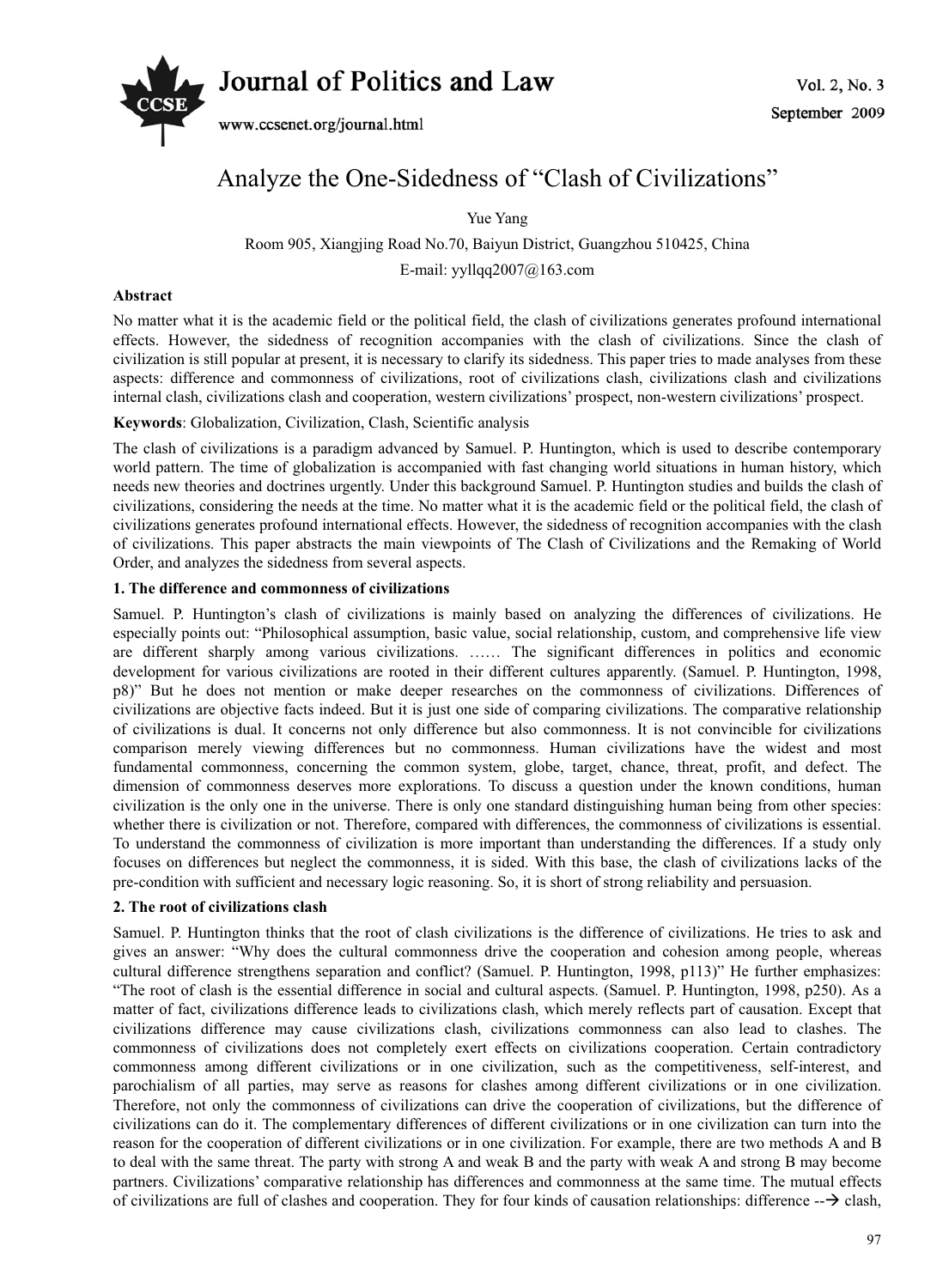commonness  $\rightarrow$  clash, commonness  $\rightarrow$  cooperation, difference  $\rightarrow$  cooperation. Apparently, to emphasize on one side is improper.

#### **3. The civilizations clash and civilization internal clash**

Samuel. P. Huntington mainly studies the clash of civilizations ------ from the title to the contents he names it as clash of civilizations. He discusses few on the commonness of civilizations. Surely, he also mentions in history that "most mutual commercial, cultural, and military effects happen in one civilization. For example, although India and China have been invaded or slaved by foreign nations sometimes, the two civilizations experience their long 'warring time' by themselves. Similarly, wars and trade between Greeks are more frequent than that between Greeks and Persians or other nations. (Samuel. P. Huntington, 1998, p35)" In history, European is not an exception. "They are in war constantly. In European countries, peace is only an exception but not a normal state. (Samuel. P. Huntington, 1998, p38)" But, he does not explain anything for positioning civilizations internal clash at a corner. "After experiencing clashes in several centuries, Western Europe realizes the peace. Wars tend to be unimaginable. (Samuel. P. Huntington, 1998, p245)" He is optimistic toward the western civilization but more worry about non-western civilizations. "In the coming time, the clash of civilizations is the greatest threat to world peace. (Samuel. P. Huntington, 1998, p372)" No matter when it is in world history or today's global system, the clash of civilizations stays at the top level. But its frequency, intensity, and damage are not necessarily the largest. Civilization internal clash is at a lower level, but the frequency, intensity, and damage are maybe more serious. Samuel. P. Huntington uses the "western civil war 1939-1945" (Samuel. P. Huntington, 1998, p154) to name the World War II. The two world wars are civilization internal clashes undoubtedly. In other words, no world war is from the clash of civilizations. In practice, the largest damage on world peace is from civilization internal clash. Viewing from different lens, sometimes the clash of civilizations is in human wars, and sometimes the civilization internal clash. It is hard to determine which one serves as the largest threat to today's world peace. At least there is not any reason that is convincible to push the civilization internal clash into a corner. Opposite to Samuel. P. Huntington's viewpoint, "as for the issue of civilization (culture) clash, Professor Dieter. Senghaas emphasizes: what the world large cultures face is firstly the internal clash. It is more essential than 'civilization collision (the clash between cultures). (Dieter. Senghaas, 2004, p3)"

#### **4. The civilization clash and civilization cooperation**

Samuel. P. Huntington's opinion toward the mutual effects of civilizations is sided. As he emphasizes on the clash of civilization, he neglects a more important, at least equal important, fact, namely the cooperation of civilizations. "Cold peace, cold war, trade war, semi-war, unstable peace, difficult relation, tight confrontation, competitive coexistence, and military match, maybe these words properly describe the relationship between different civilization subjects. Trust and friendship will be rare. (Dieter. Senghaas, 2004, p229)" However, the clash of civilizations is only one side of civilizations' mutual effects. The mutual effects of civilizations are dual. Except for clashes, there is cooperation based on wide communications. In other words, there are two interactive ways between civilizations: clash and cooperation. The clash may disturb cooperation. Cooperation can help to solve the clash. The fact and the meanings of cooperation should not be neglected. International trade is to construct commercial channels and logistics net according to the distribution of resources and markets, and the supply-and-demand relationship. Here we can not find borders for civilizations. World travel lines bring all travelers to different scenes in the world. Here we can not find the special characteristics of cultural pattern either. In fields of education, science, arts, and sports, international cultural communication and cooperation are performed frequently in the internal civilization and between different civilizations. For some serious global issues, we have no choice but global cooperation. For example, managing the global financial crisis, getting rid of global economic regression, dealing with global climate changes, protecting global ecological environment, all these activities must depend on global cooperation. There are no borders for civilizations concerning the impacts of global financial crisis and environmental degradation. In order to solve these issues effectively, the international cooperation should be restricted by the border of civilizations. Although the global cooperation for certain issue is not satisfying, it steps forward. Compared with the clash, the cooperation of civilizations has more active constructive meanings.

# **5. The western civilization's prospect**

Samuel. P. Huntington's study has a strong subjective color. He is worry about the decline of western civilization. He is always protecting the traditional advantages of western civilization. Today, western civilization is till strong, which is at a leading position in science & technology field and economic field. However, the dominating effect of western civilization is weakening. It tends to be declining relatively. Western civilization faces challenges from outside. It is also confronted with internal problems. Samuel. P. Huntington emphasizes on the challenges from the outer. He advances specific countermeasures: "Facing the decline of western power, to protect the western civilization can benefit America and European countries. In order to reach this goal, they need: strengthen the integration of politics, economy, and military, and coordinate policies, in case of other countries in different civilizations getting advantages over the differences; absorb Central European countries, namely the Visegrad Group, the Baltic Republics, Slovenia, and Croatia